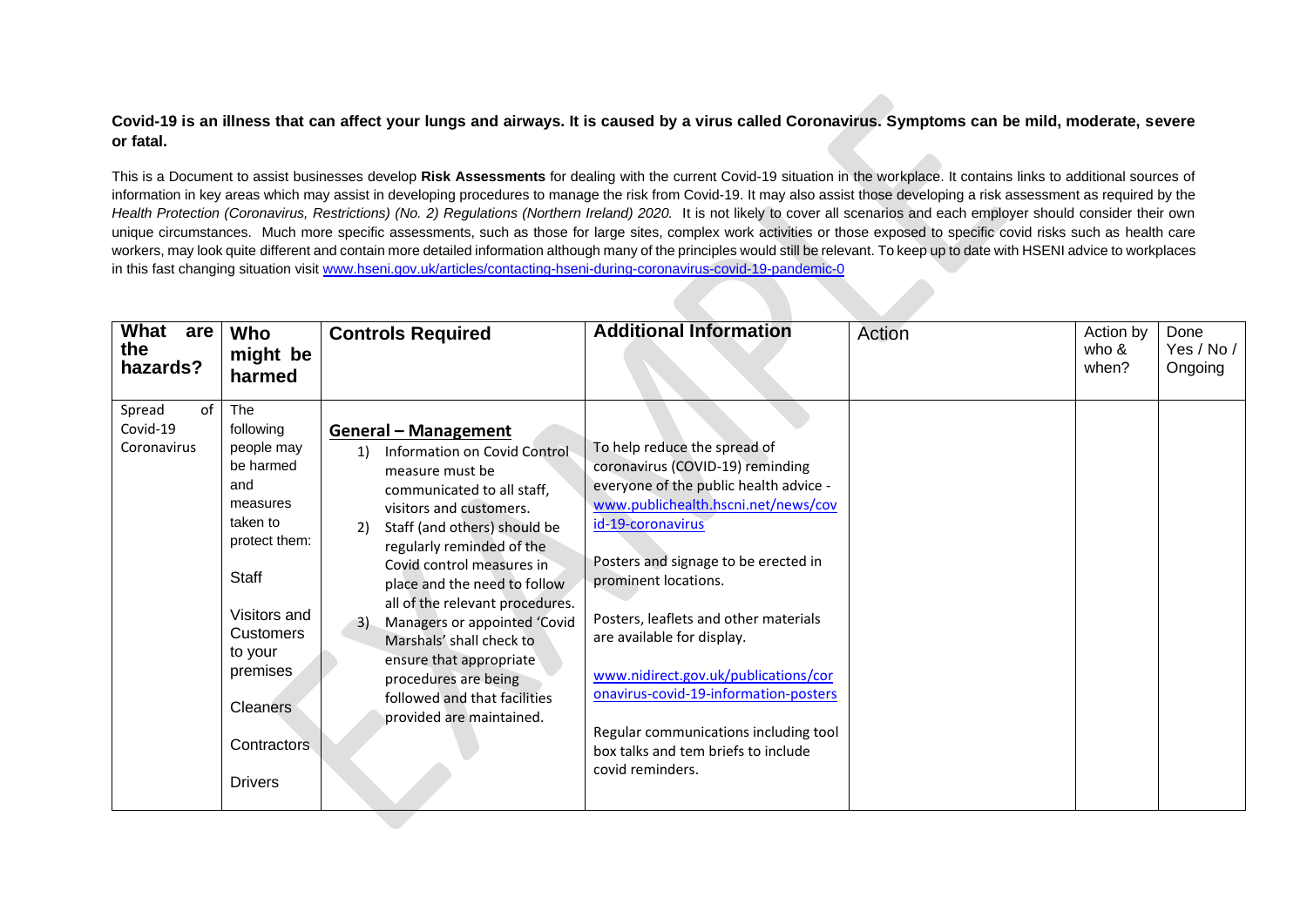| $groups -$<br>Elderly,<br>Pregnant<br>workers,<br>existing<br>health<br>Anyone<br>else who<br>physically<br>comes in<br>you in<br>relation to<br>your<br>business | Vulnerable<br>those with<br>underlying<br>conditions.<br>contact with | <b>Hand Washing</b><br>(For more information see -<br>www.hse.gov.uk/coronavirus/cleaning<br>/handwashing-using-hand-<br>sanitiser.htm<br>Hand washing facilities with<br>$\bullet$<br>soap and water should<br>already be in place.<br>Additional facilities should be<br>provided where necessary to<br>allow for easy and frequent<br>hand washing.<br>Hand washing should be<br>monitored by managers /<br>covid marshals. See hand<br>washing guidance.<br>Provide information to staff<br>$\bullet$<br>on hand washing (eg<br>https://www.nhs.uk/live- | Employees to be reminded on a<br>regular basis to wash their hands for<br>20 seconds with water and soap and<br>the importance of proper drying with<br>disposable towels<br>Staff should also be reminded to catch<br>coughs and sneezes in tissues - Follow<br>Catch it, Bin it, Kill it and to avoid<br>touching face, eyes, nose or mouth<br>with unclean hands. Tissues will be<br>made available throughout the<br>workplace.<br>Regular checks should be carried out<br>by line managers to ensure that the<br>necessary procedures are being<br>followed. |  |  |
|-------------------------------------------------------------------------------------------------------------------------------------------------------------------|-----------------------------------------------------------------------|--------------------------------------------------------------------------------------------------------------------------------------------------------------------------------------------------------------------------------------------------------------------------------------------------------------------------------------------------------------------------------------------------------------------------------------------------------------------------------------------------------------------------------------------------------------|-------------------------------------------------------------------------------------------------------------------------------------------------------------------------------------------------------------------------------------------------------------------------------------------------------------------------------------------------------------------------------------------------------------------------------------------------------------------------------------------------------------------------------------------------------------------|--|--|
|                                                                                                                                                                   |                                                                       | well/healthy-body/best-way-<br>to-wash-your-hands/)<br>Provide materials to allow<br>drying of hands with<br>disposable paper towels.<br>Pedal bins or opened topped<br>bins will be used to reduce<br>touch points.<br>Handwashing facilities will be<br>cleaned, bins will be emptied<br>and soap, paper towels and<br>hand sanitiser replenished<br>regularly.                                                                                                                                                                                            | 70% Alcohol based hand sanitisers are<br>flammable and need to be used and<br>stored correctly to reduce fire risks.                                                                                                                                                                                                                                                                                                                                                                                                                                              |  |  |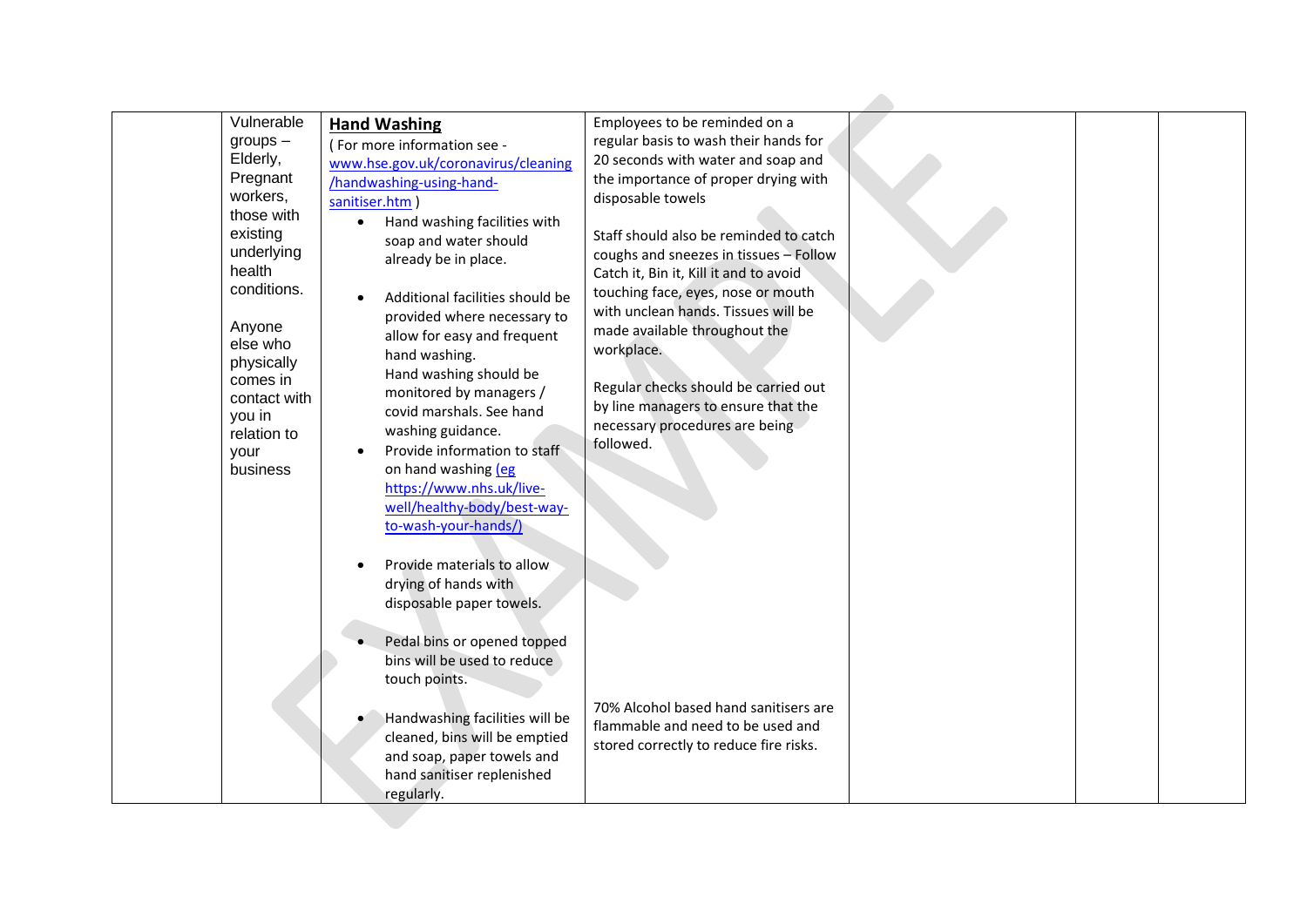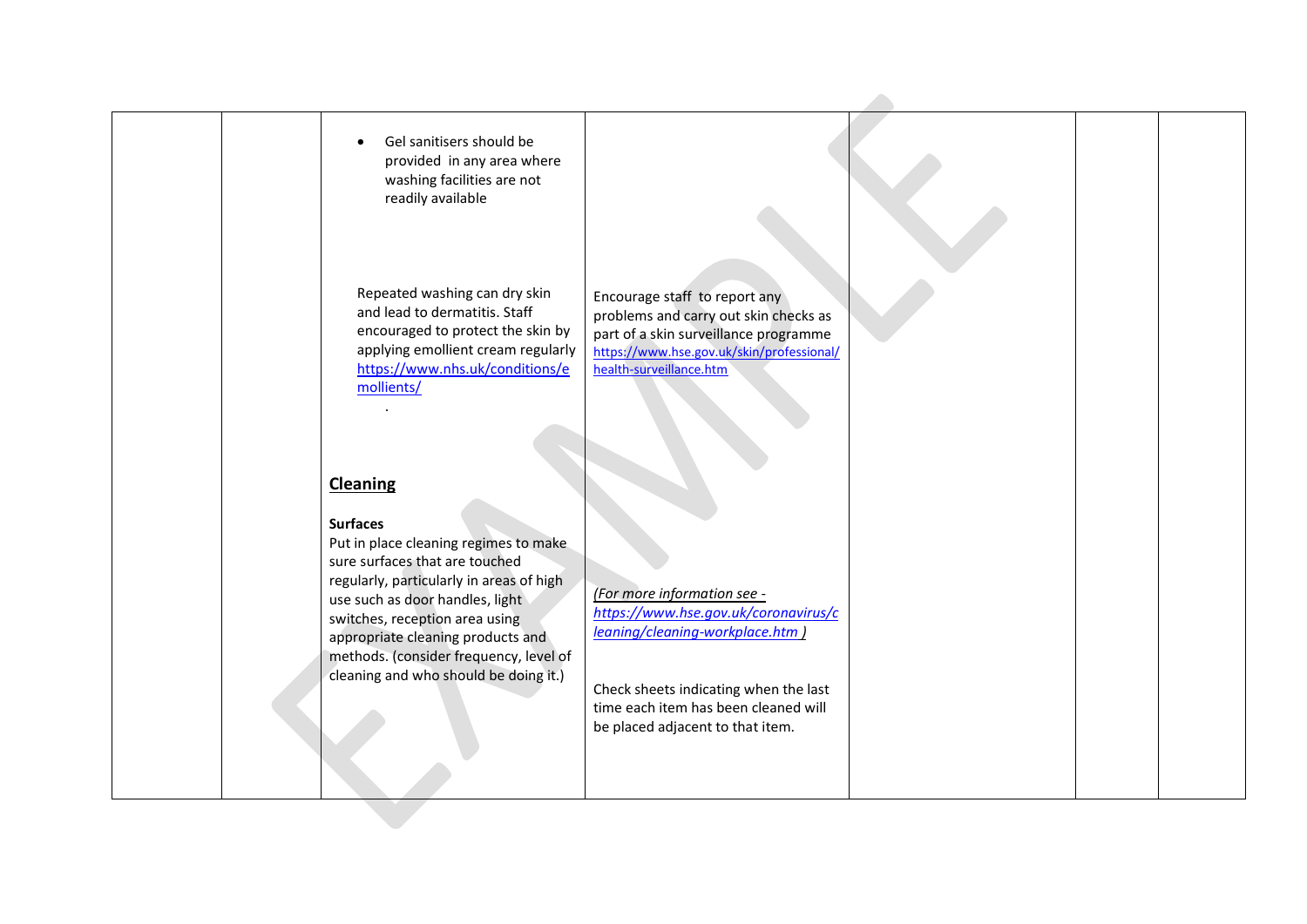|  | <b>Shared Equipment</b>                                                           | Signs to be put on equipment to                                             |  |  |
|--|-----------------------------------------------------------------------------------|-----------------------------------------------------------------------------|--|--|
|  | Where possible equipment (Tools<br>/Pallet Trucks/ Forklift trucks) will be       | remind users to clean them before and<br>after use.                         |  |  |
|  | used only by one person. Where his is<br>not possible, cleaning materials will be |                                                                             |  |  |
|  | provided and must be used between                                                 |                                                                             |  |  |
|  | each change of user.                                                              |                                                                             |  |  |
|  |                                                                                   |                                                                             |  |  |
|  |                                                                                   |                                                                             |  |  |
|  | <b>Eliminating workplace</b>                                                      |                                                                             |  |  |
|  | exposure:                                                                         |                                                                             |  |  |
|  | <b>Working from Home</b>                                                          |                                                                             |  |  |
|  | Where staff can work from home they                                               | Each job function should be assessed<br>and only where it is not reasonably |  |  |
|  | should be facilitated to do so.                                                   | practicable for an employee to work                                         |  |  |
|  |                                                                                   | from homer should they be required<br>to come to work, in line with the     |  |  |
|  |                                                                                   | current requirements of the Health                                          |  |  |
|  |                                                                                   | <b>Protection (Coronavirus Restrictions)</b><br>Regulations                 |  |  |
|  |                                                                                   |                                                                             |  |  |
|  | <b>Meetings</b><br>Conference calls to be used instead of                         |                                                                             |  |  |
|  | face to face meetings.                                                            |                                                                             |  |  |
|  | <b>Visitors</b>                                                                   | Visitors will be required to confirm                                        |  |  |
|  | Only necessary visitors / contractors                                             | they have not been in contact with a<br>person who has tested positive for  |  |  |
|  | will be permitted to the site /<br>premises.                                      | COVID 19 in the past 10 days and they                                       |  |  |
|  |                                                                                   | do not have any symptoms.                                                   |  |  |
|  |                                                                                   |                                                                             |  |  |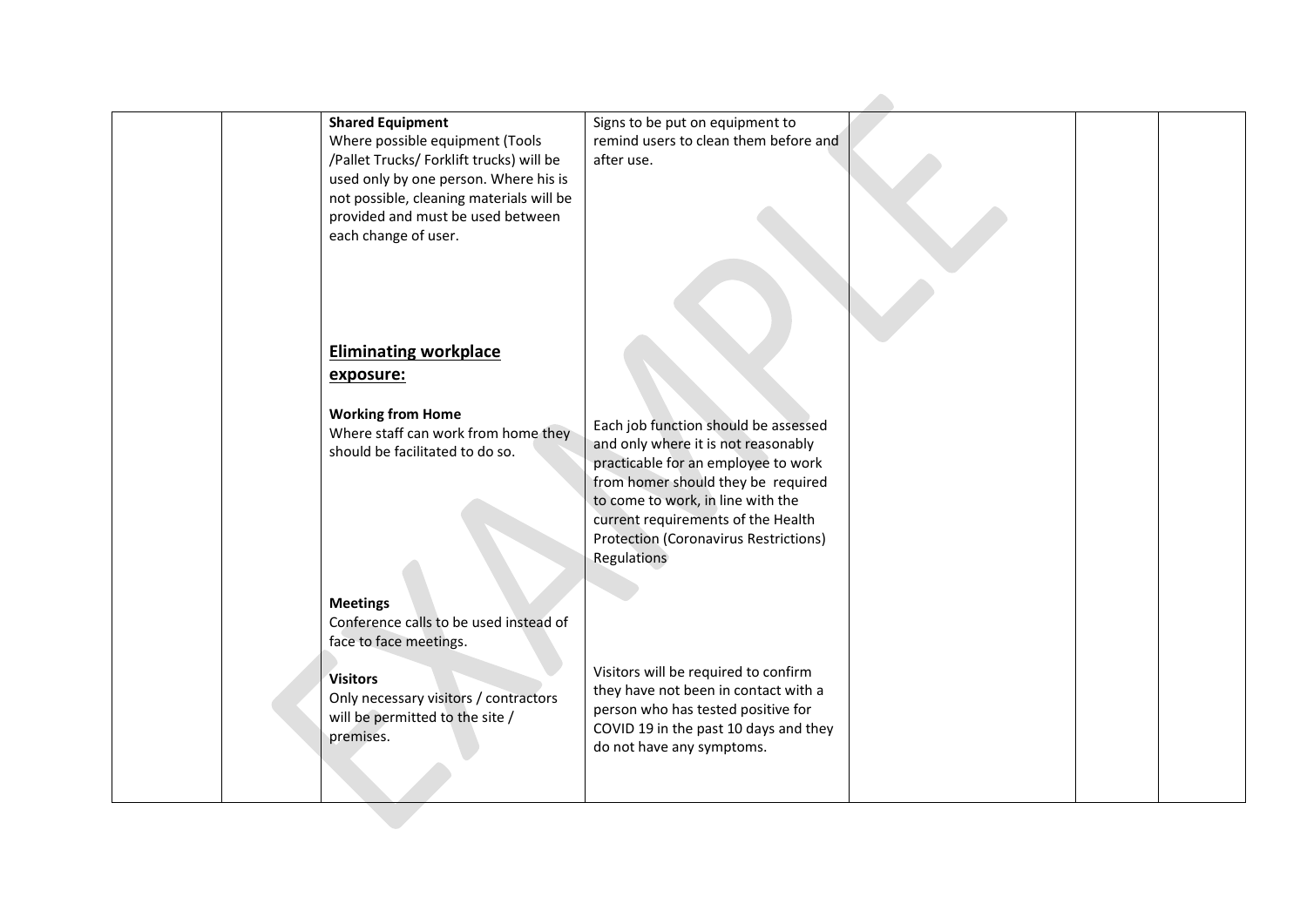|                                                                                                                                                                                                              | Where practicable a record of Visitors<br>/ Contractors contact details will be<br>held for 10 days to allow contact<br>tracing if required.                         |  |
|--------------------------------------------------------------------------------------------------------------------------------------------------------------------------------------------------------------|----------------------------------------------------------------------------------------------------------------------------------------------------------------------|--|
| Persons with positive Covid-19 tests<br>or persons informed they are close<br>contacts                                                                                                                       |                                                                                                                                                                      |  |
| Staff to be instructed not to attend<br>work if they have developed Covid<br>Symptoms or have been informed that<br>they are a close contact of a Covid<br>Positive individual in line with PHA<br>guidance. | Regular reminders to be issued to staff<br>on symptoms and the actions to take.                                                                                      |  |
| Line managers will maintain regular<br>contact with staff members during this<br>time.                                                                                                                       |                                                                                                                                                                      |  |
| Persons with symptoms of Covid-19 at<br>work                                                                                                                                                                 |                                                                                                                                                                      |  |
| If anyone becomes unwell with a new<br>continuous cough, loss of taste or<br>small or a high temperature in the<br>workplace they will be sent home and<br>advised to follow the stay at home<br>guidance.   |                                                                                                                                                                      |  |
| Put in place arrangements to clean if<br>someone develops symptoms of<br>coronavirus in work.                                                                                                                | For more information on<br>decontamination see -<br>https://www.gov.uk/government/publ<br>ications/covid-19-decontamination-in-<br>non-healthcare-settings/covid-19- |  |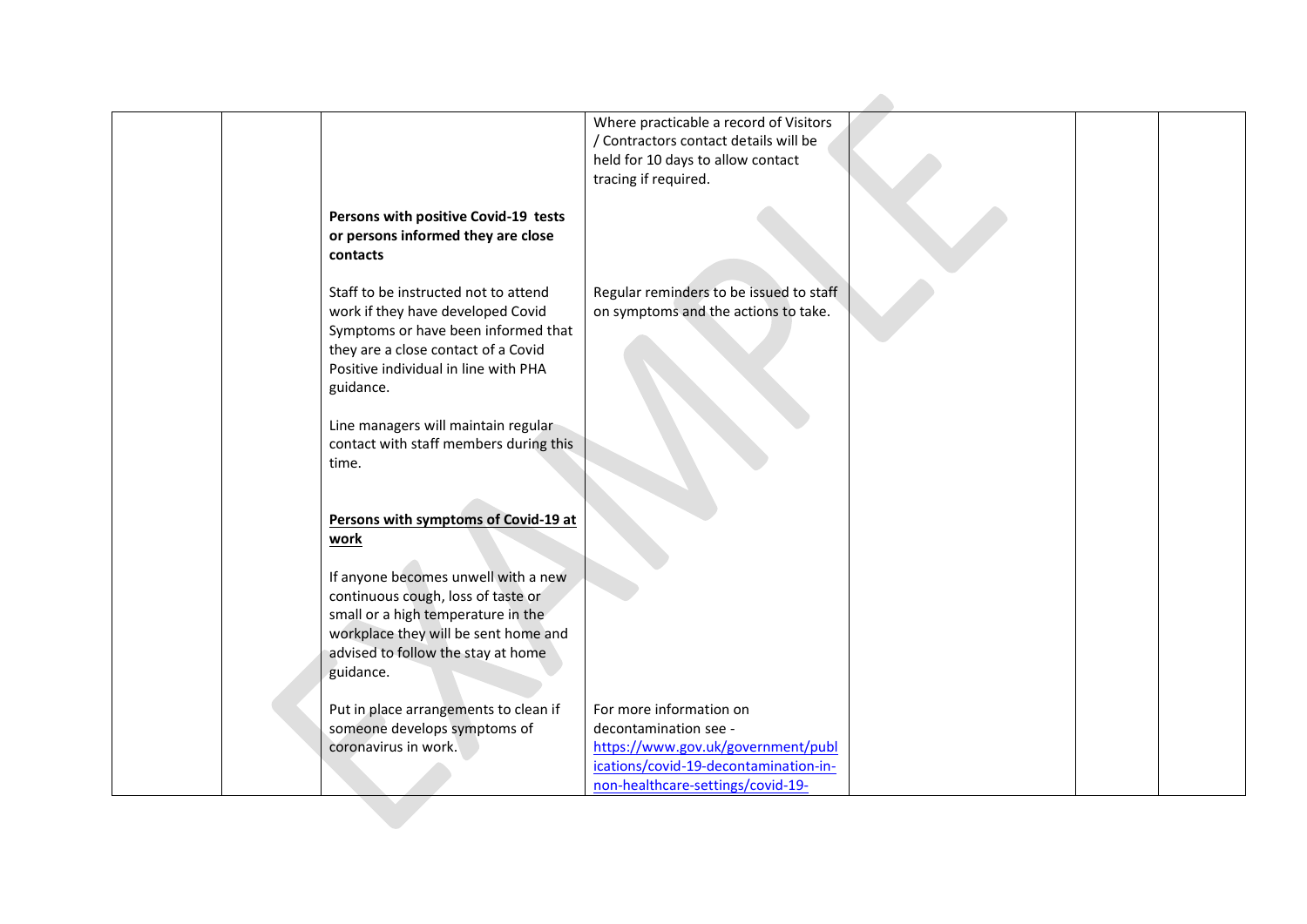| If advised that a member of staff or<br>public has developed Covid-19 and<br>were recently on your premises (or<br>where a member of staff has visited<br>other work place premises or<br>domestic premises), the management<br>team of the workplace should contact<br>the Public Health Authority to discuss<br>the case, identify people who have<br>been in contact with them and will<br>take advice on any actions or<br>precautions that should be taken.<br>https://www.publichealth.hscni.net/<br><b>Social Distancing</b><br>Social Distancing -Reducing the<br>number of persons in any work area to<br>comply with the 2-metre (6.5 foot) gap<br>recommended by the Public Health<br>Agency (see<br>https://www.publichealth.hscni.net/n<br>ews/covid-19-coronavirus<br>https://www.gov.uk/government/publ<br>ications/covid-19-guidance-on-social- | decontamination-in-non-healthcare-<br>settings<br>Staff to be reminded on a daily basis of<br>the importance of social distancing<br>both in the workplace and outside of<br>it. |  |  |
|-----------------------------------------------------------------------------------------------------------------------------------------------------------------------------------------------------------------------------------------------------------------------------------------------------------------------------------------------------------------------------------------------------------------------------------------------------------------------------------------------------------------------------------------------------------------------------------------------------------------------------------------------------------------------------------------------------------------------------------------------------------------------------------------------------------------------------------------------------------------|----------------------------------------------------------------------------------------------------------------------------------------------------------------------------------|--|--|
| distancing-and-for-vulnerable-people<br>Measures may include:<br>limiting the number of people in rooms<br>so that social distancing rules can be<br>met, eg stagger breaks, have maximum<br>occupancy numbers for meeting rooms                                                                                                                                                                                                                                                                                                                                                                                                                                                                                                                                                                                                                                | Management / Covid Marshal checks<br>will be made regularly to ensure social<br>distancing is adhered to within the<br>workplace and in common areas.                            |  |  |
|                                                                                                                                                                                                                                                                                                                                                                                                                                                                                                                                                                                                                                                                                                                                                                                                                                                                 |                                                                                                                                                                                  |  |  |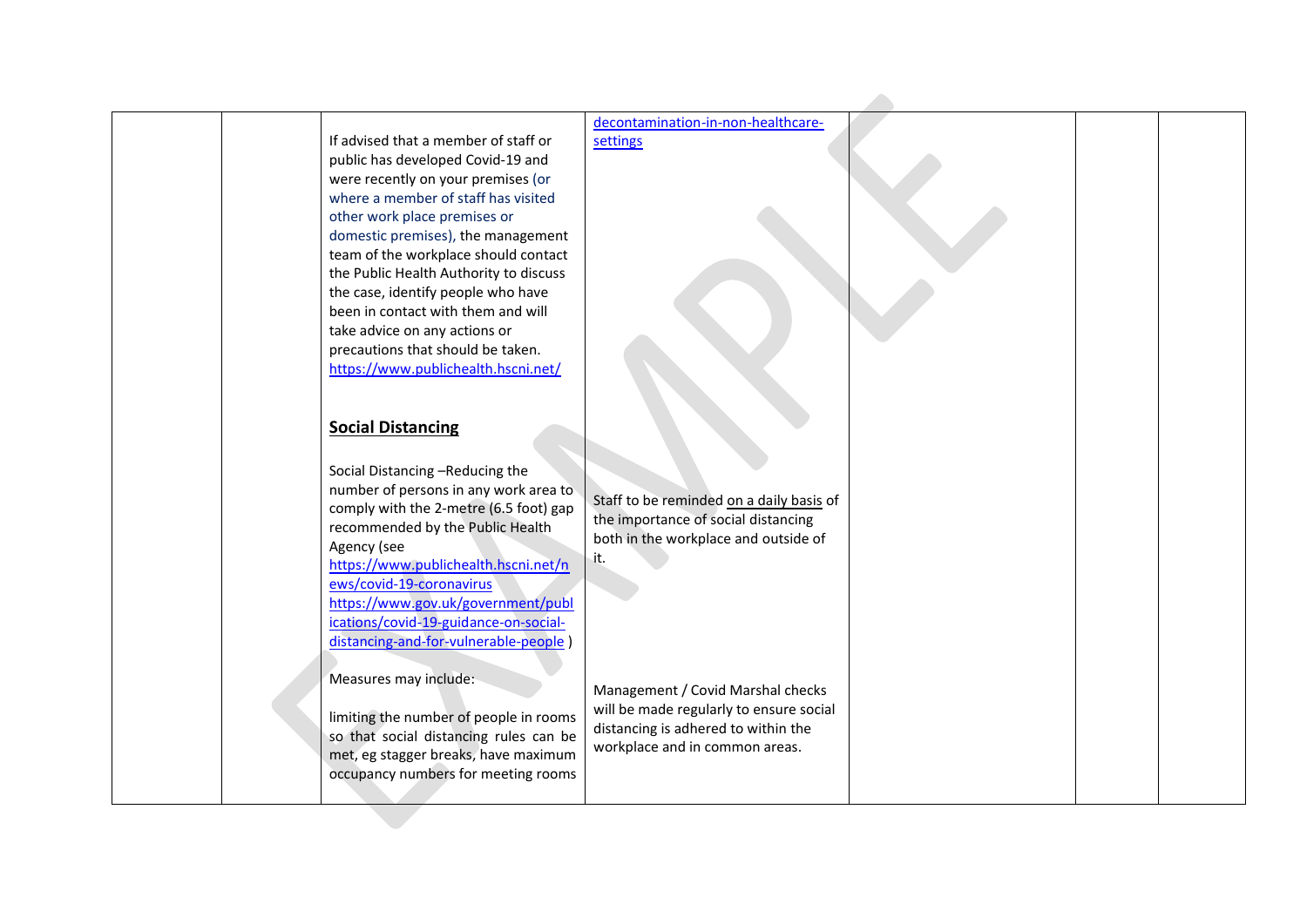|     | Reorganise facilities in communal areas<br>such as spacing out tables in meeting |                                        |  |  |
|-----|----------------------------------------------------------------------------------|----------------------------------------|--|--|
|     | rooms, canteens etc so social                                                    | Regular reminders to staff to ensure   |  |  |
|     | distancing rules can be met                                                      | they are clear on the rules when using |  |  |
|     |                                                                                  | common areas and workstations.         |  |  |
|     | Where possible put in place physical                                             |                                        |  |  |
|     | barriers (eg Perspex) to reduce contact                                          |                                        |  |  |
|     | in areas of high interaction.                                                    |                                        |  |  |
|     |                                                                                  |                                        |  |  |
|     | Increase the use of online meeting                                               |                                        |  |  |
|     | facilities, even for people working in                                           |                                        |  |  |
|     | the same building, to reduce the                                                 |                                        |  |  |
|     | number of people moving around                                                   |                                        |  |  |
|     |                                                                                  |                                        |  |  |
|     | Put in place one-way systems in                                                  |                                        |  |  |
|     | corridors or regularly used pedestrian                                           |                                        |  |  |
|     | traffic routes to manage the flow of                                             |                                        |  |  |
|     | people moving around workplaces and                                              |                                        |  |  |
|     | to allow social distancing rules to be                                           |                                        |  |  |
| met |                                                                                  |                                        |  |  |
|     |                                                                                  |                                        |  |  |
|     | Leave non-fire doors open to reduce                                              |                                        |  |  |
|     | the amount of contact with doors and                                             |                                        |  |  |
|     | also potentially improve workplace<br>ventilation                                |                                        |  |  |
|     |                                                                                  |                                        |  |  |
|     | Taking steps to review work schedules                                            |                                        |  |  |
|     | including start & finish times/shift                                             |                                        |  |  |
|     | patterns, working from home etc. to                                              |                                        |  |  |
|     | reduce number of workers on site at                                              |                                        |  |  |
|     | any one time. Also relocating workers                                            |                                        |  |  |
|     | to other tasks.                                                                  |                                        |  |  |
|     |                                                                                  |                                        |  |  |
|     | Redesigning processes to ensure social                                           |                                        |  |  |
|     | distancing in place.                                                             |                                        |  |  |
|     |                                                                                  |                                        |  |  |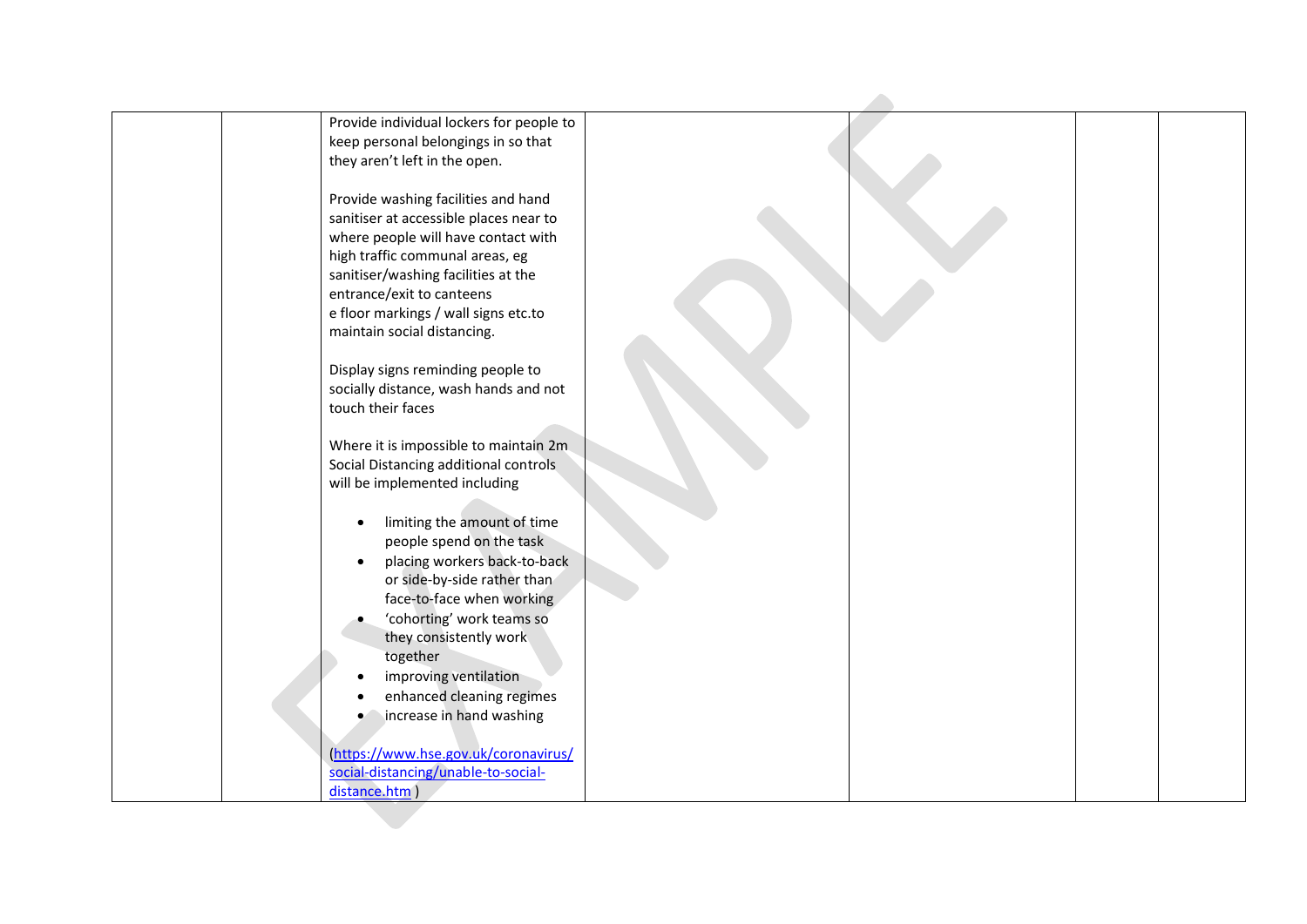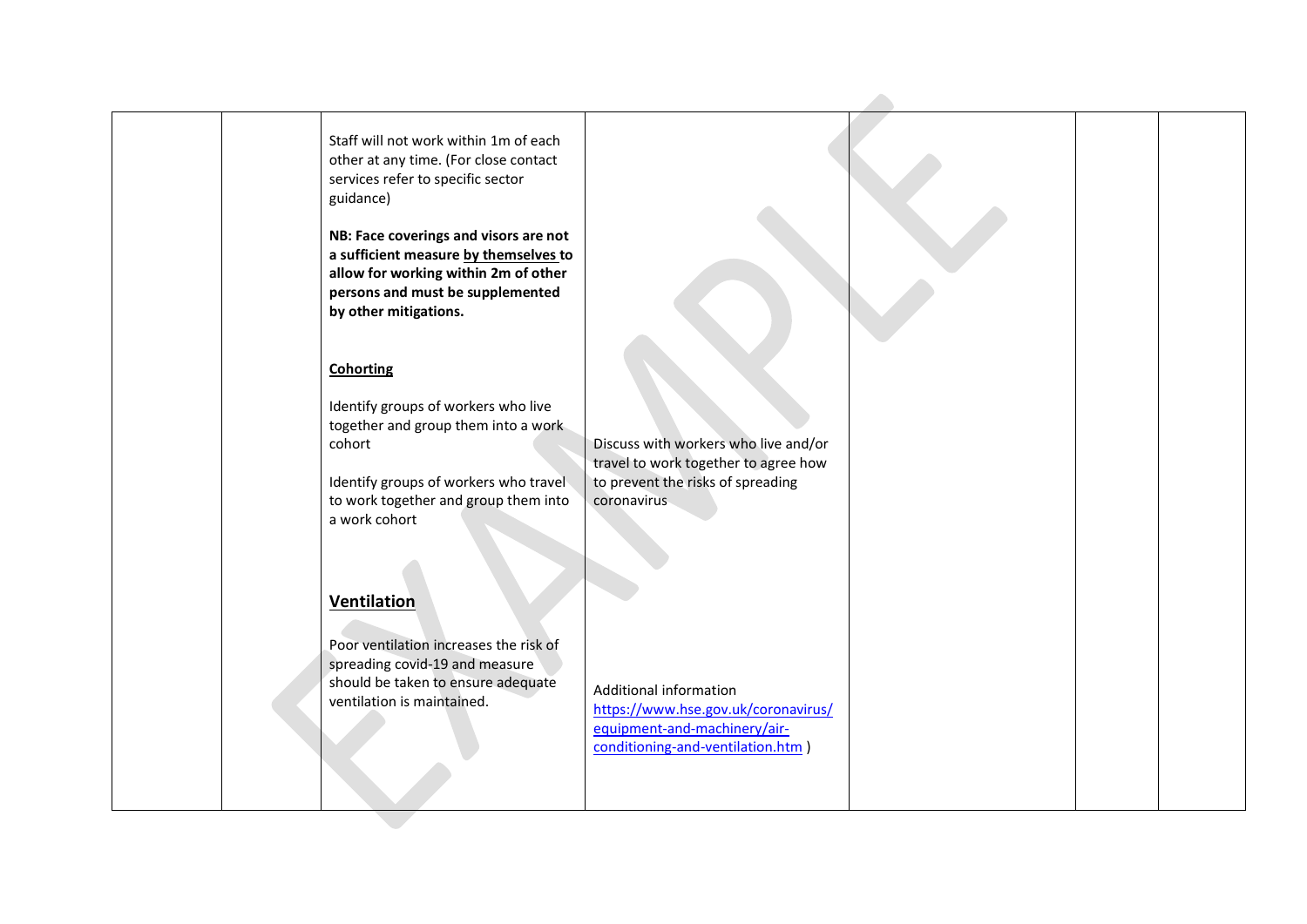| Where possible good ventilation<br>should be maintained using natural<br>'fresh air' ventilation (opening<br>windows and 'non-fire' doors)                                                                                                 | www.nibusinessinfo.co.uk/content/cor<br>onavirus-ventilation-and-air-<br>conditioning-workplace |
|--------------------------------------------------------------------------------------------------------------------------------------------------------------------------------------------------------------------------------------------|-------------------------------------------------------------------------------------------------|
| If you need additional ventilation<br>provide it, eg mechanical ventilation,<br>desk fans, air movers etc. Portable<br>fans and air handling units will be<br>positioned to prevent air being blown<br>from one individual towards others. | Where possible heating will be<br>adjusted to facilitate enhanced<br>ventilation.               |
| Switch heating ventilation and air<br>conditioning (HVAC) systems to<br>drawing in fresh air, rather than<br>recirculating air                                                                                                             |                                                                                                 |
| <b>Face Coverings &amp; Personal</b><br><b>Protective Equipment</b>                                                                                                                                                                        |                                                                                                 |
| <b>Face Coverings</b><br>Faced coverings will be worn in all<br>situations designated in current<br>Coronavirus Regulations.                                                                                                               |                                                                                                 |
| Where not specifically required by law,<br>if face coverings do not create<br>additional health and safety risks they<br>may be worn in line with public health<br>guidance                                                                |                                                                                                 |
|                                                                                                                                                                                                                                            |                                                                                                 |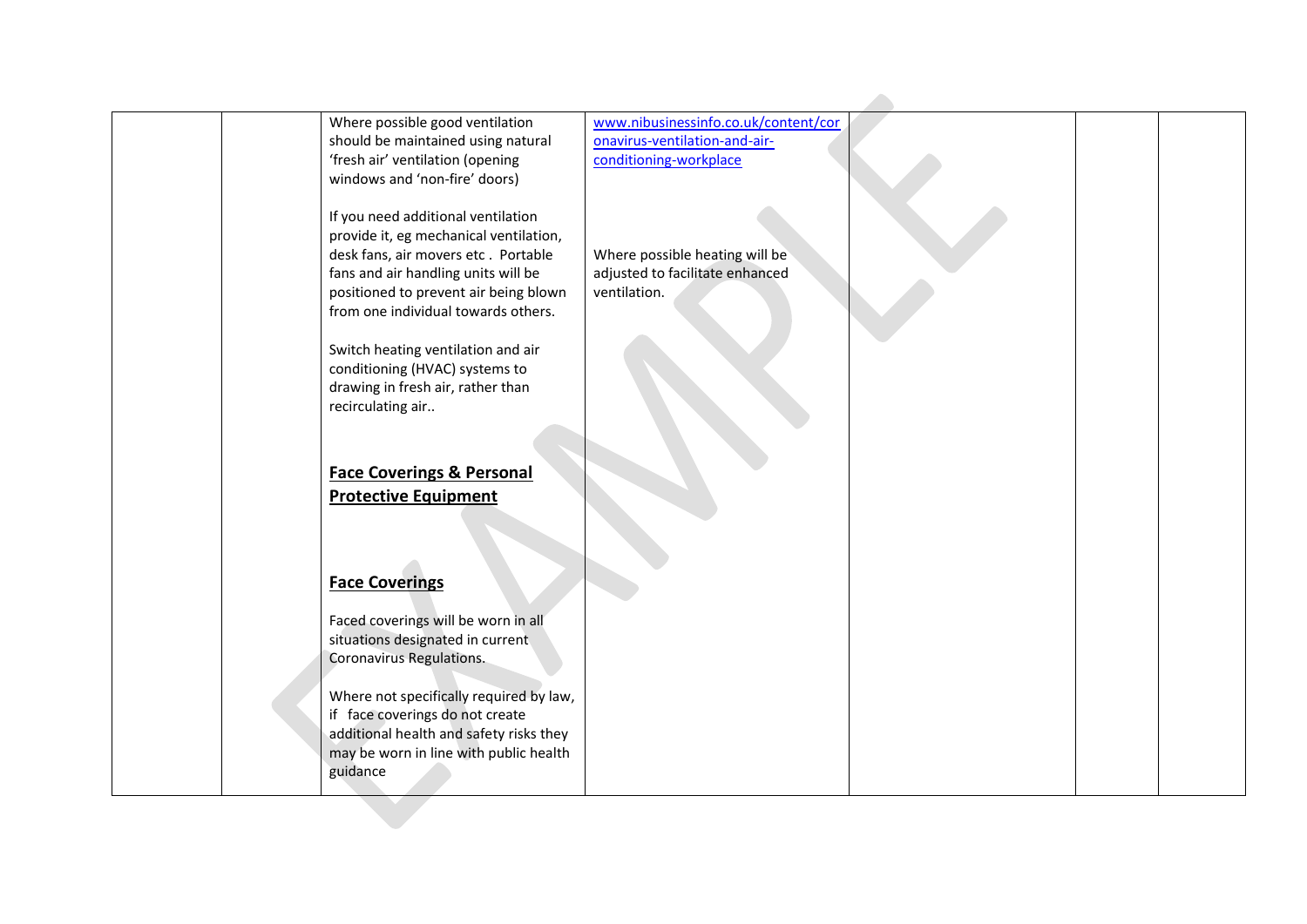|              | (https://www.nidirect.gov.uk/articles/c<br>oronavirus-covid-19-face-coverings).                                     |  |  |
|--------------|---------------------------------------------------------------------------------------------------------------------|--|--|
|              | Face coverings are not PPE as they do<br>not protect people from work-related                                       |  |  |
|              | hazardous substances. They may<br>protect others, not the wearer, against                                           |  |  |
| coronavirus. |                                                                                                                     |  |  |
|              | <b>Personal Protective Equipment</b>                                                                                |  |  |
|              | Public Health guidance on the use of                                                                                |  |  |
|              | PPE (personal protective equipment) to<br>protect against COVID-19 relates to<br>health care settings. In all other |  |  |
|              | settings individuals are asked to<br>observe social distancing measures                                             |  |  |
| behaviours.  | and practice good hand hygiene                                                                                      |  |  |
|              | (For more information see-                                                                                          |  |  |
|              | https://www.hse.gov.uk/coronavirus/p<br>pe-face-masks/non-<br>healthcare/index.htm)                                 |  |  |
|              | Where PPE is a requirement for non-                                                                                 |  |  |
|              | covid related risks it shall be used in<br>line with existing risk assessments                                      |  |  |
|              | which will be reviewed in light of the<br>risks from Covid-19)                                                      |  |  |
|              | Train people how to put on and                                                                                      |  |  |
|              | remove personal protective<br>equipment (PPE) that is used for                                                      |  |  |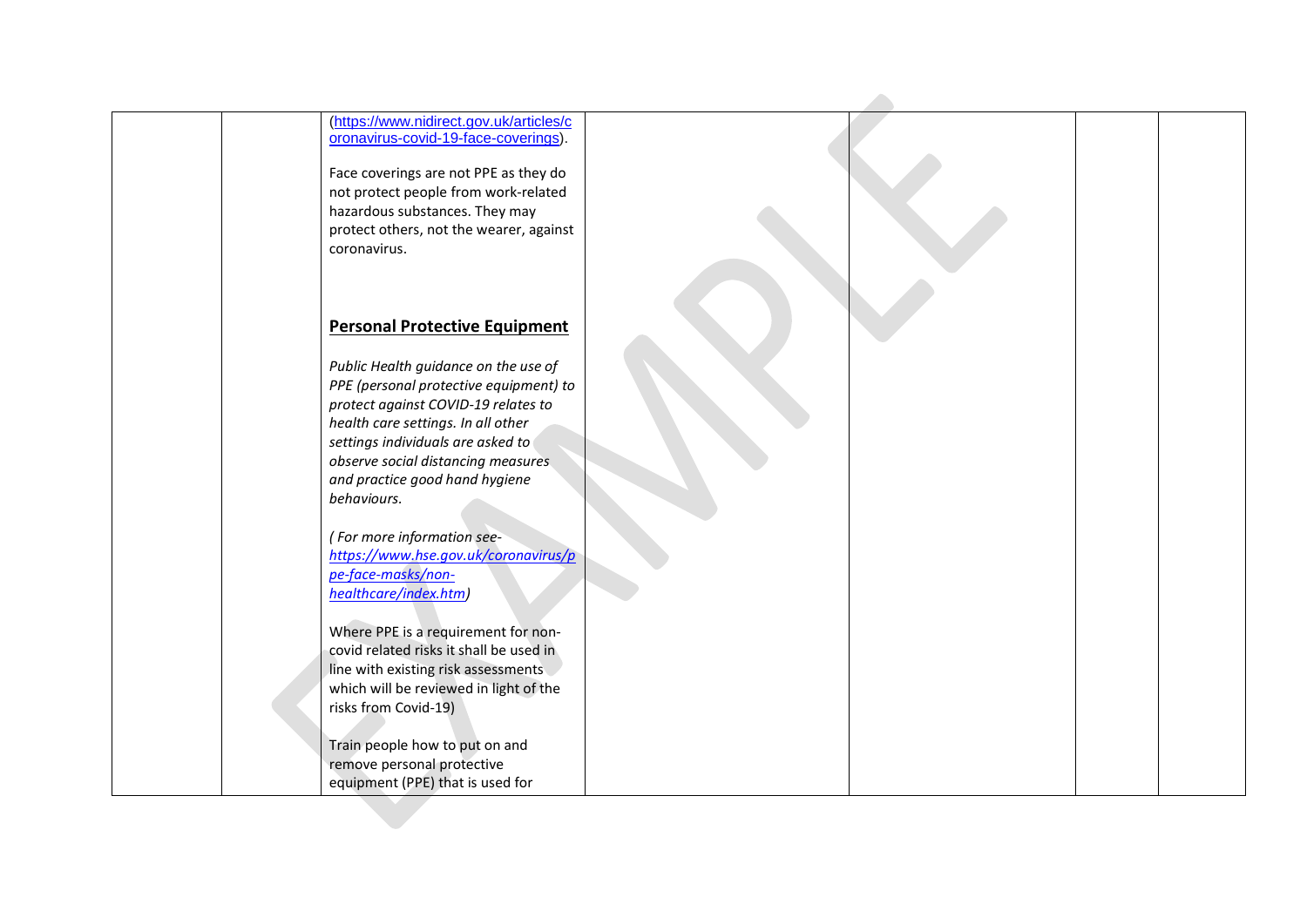| normal work hazards and how to keep            |                                                                          |  |  |
|------------------------------------------------|--------------------------------------------------------------------------|--|--|
| it clean                                       |                                                                          |  |  |
| <b>Use of Gloves</b>                           |                                                                          |  |  |
| (Staff should be reminded that                 |                                                                          |  |  |
| wearing of gloves is not a substitute          |                                                                          |  |  |
| for good hand washing as the virus can         |                                                                          |  |  |
| be transferred on the surface of the           |                                                                          |  |  |
| glove)                                         |                                                                          |  |  |
|                                                |                                                                          |  |  |
| Where Risk Assessment identifies               |                                                                          |  |  |
| wearing of gloves as a requirement of          |                                                                          |  |  |
| the job, an adequate supply of these           |                                                                          |  |  |
| should be provided. Staff will be              |                                                                          |  |  |
| instructed on how to remove gloves             |                                                                          |  |  |
| carefully to reduce contamination and          |                                                                          |  |  |
| how to dispose of them safely.                 |                                                                          |  |  |
|                                                |                                                                          |  |  |
|                                                |                                                                          |  |  |
|                                                |                                                                          |  |  |
| <b>Vehicles &amp; Drivers</b>                  |                                                                          |  |  |
|                                                |                                                                          |  |  |
| Where possible persons should not              |                                                                          |  |  |
| share vehicles or cabs, where suitable         | Communicate with companies we                                            |  |  |
| distancing cannot be maintained or             | deliver to/from to ensure welfare                                        |  |  |
| alternative mitigations cannot be<br>achieved. | facilities will be available to our                                      |  |  |
|                                                | drivers. Allowing delivery drivers<br>adequate breaks to avail of proper |  |  |
| Ensure regular cleaning of vehicles.           | welfare facilities.                                                      |  |  |
|                                                |                                                                          |  |  |
|                                                | (For more information see -                                              |  |  |
| Procedures in place for Drivers to             | https://www.hse.gov.uk/news/drivers-                                     |  |  |
| ensure adequate welfare facilities             | transport-delivery-coronavirus.htm)                                      |  |  |
| available during their work -                  |                                                                          |  |  |
|                                                |                                                                          |  |  |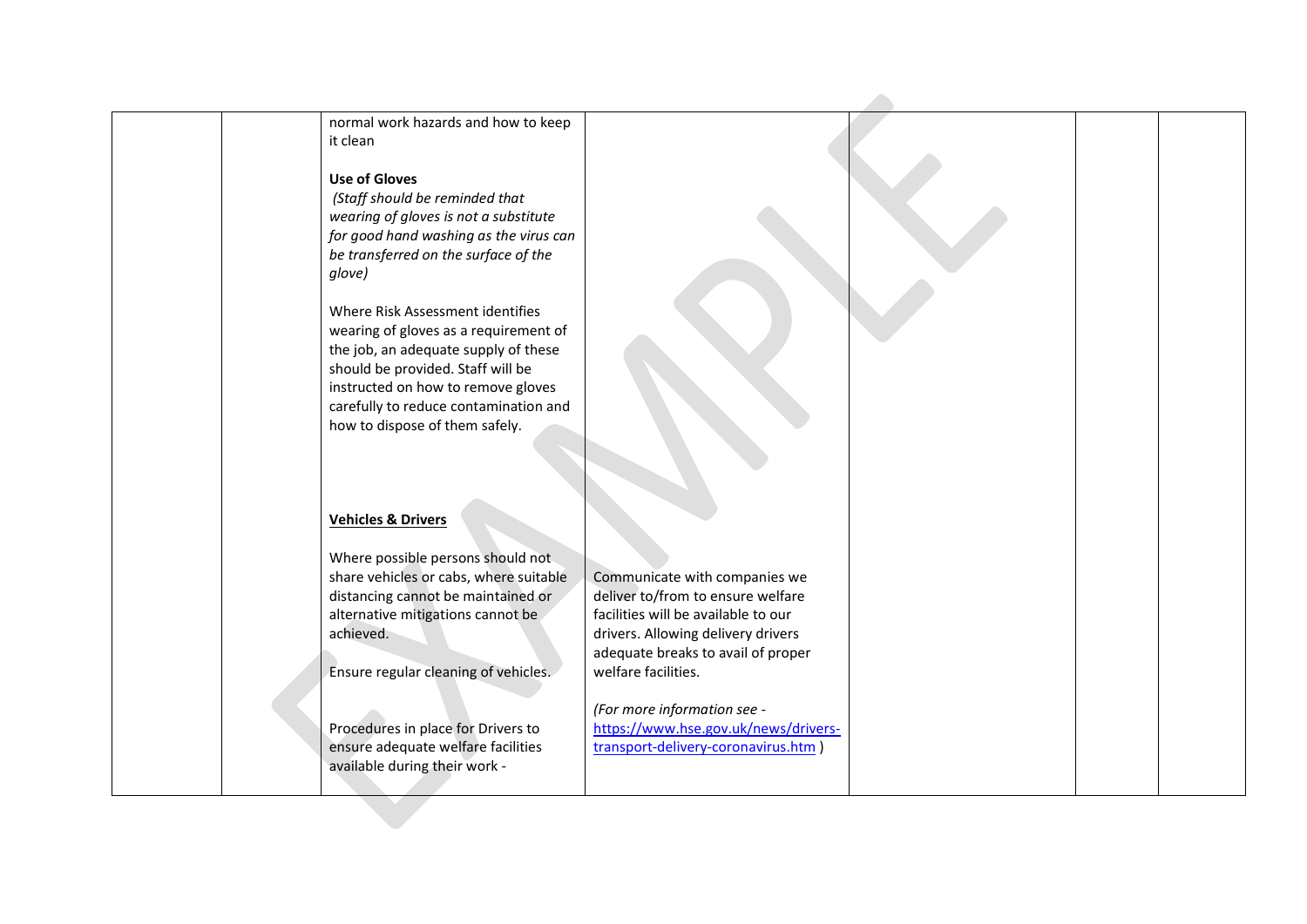| There is no increased risk for people<br>For all people working at home using<br>working at home temporarily (ie<br>expected to return to work when risk<br>display screen equipment (DSE) put in<br>from covid is reduced) but if this<br>place information and training on how<br>to protect themselves, eg take regular<br>arrangement becomes long term the<br>risks should be assessed in line with<br>legislation. |                                                                                                                                |
|--------------------------------------------------------------------------------------------------------------------------------------------------------------------------------------------------------------------------------------------------------------------------------------------------------------------------------------------------------------------------------------------------------------------------|--------------------------------------------------------------------------------------------------------------------------------|
|                                                                                                                                                                                                                                                                                                                                                                                                                          |                                                                                                                                |
|                                                                                                                                                                                                                                                                                                                                                                                                                          |                                                                                                                                |
|                                                                                                                                                                                                                                                                                                                                                                                                                          |                                                                                                                                |
|                                                                                                                                                                                                                                                                                                                                                                                                                          |                                                                                                                                |
|                                                                                                                                                                                                                                                                                                                                                                                                                          |                                                                                                                                |
|                                                                                                                                                                                                                                                                                                                                                                                                                          |                                                                                                                                |
|                                                                                                                                                                                                                                                                                                                                                                                                                          |                                                                                                                                |
|                                                                                                                                                                                                                                                                                                                                                                                                                          |                                                                                                                                |
|                                                                                                                                                                                                                                                                                                                                                                                                                          |                                                                                                                                |
|                                                                                                                                                                                                                                                                                                                                                                                                                          |                                                                                                                                |
|                                                                                                                                                                                                                                                                                                                                                                                                                          |                                                                                                                                |
| from home see                                                                                                                                                                                                                                                                                                                                                                                                            |                                                                                                                                |
| https://www.hse.gov.uk/toolbox/work                                                                                                                                                                                                                                                                                                                                                                                      |                                                                                                                                |
|                                                                                                                                                                                                                                                                                                                                                                                                                          |                                                                                                                                |
|                                                                                                                                                                                                                                                                                                                                                                                                                          |                                                                                                                                |
|                                                                                                                                                                                                                                                                                                                                                                                                                          |                                                                                                                                |
|                                                                                                                                                                                                                                                                                                                                                                                                                          |                                                                                                                                |
| Internal communication channels and                                                                                                                                                                                                                                                                                                                                                                                      |                                                                                                                                |
| Management should promote mental                                                                                                                                                                                                                                                                                                                                                                                         |                                                                                                                                |
| health & wellbeing awareness to staff<br>managers will be carried out regularly                                                                                                                                                                                                                                                                                                                                          |                                                                                                                                |
| during the Coronavirus outbreak and<br>to reassure and support employees in                                                                                                                                                                                                                                                                                                                                              |                                                                                                                                |
| will offer whatever support they can to<br>a fast changing situation.                                                                                                                                                                                                                                                                                                                                                    |                                                                                                                                |
|                                                                                                                                                                                                                                                                                                                                                                                                                          |                                                                                                                                |
| Regular communication of mental                                                                                                                                                                                                                                                                                                                                                                                          |                                                                                                                                |
| https://www.mind.org.uk/information<br>health information and open door                                                                                                                                                                                                                                                                                                                                                  |                                                                                                                                |
| policy for those who need additional                                                                                                                                                                                                                                                                                                                                                                                     |                                                                                                                                |
| support.                                                                                                                                                                                                                                                                                                                                                                                                                 |                                                                                                                                |
|                                                                                                                                                                                                                                                                                                                                                                                                                          |                                                                                                                                |
| Line managers will offer support to                                                                                                                                                                                                                                                                                                                                                                                      |                                                                                                                                |
| staff who are affected by Coronavirus                                                                                                                                                                                                                                                                                                                                                                                    |                                                                                                                                |
| or has a family member affected.                                                                                                                                                                                                                                                                                                                                                                                         |                                                                                                                                |
|                                                                                                                                                                                                                                                                                                                                                                                                                          |                                                                                                                                |
|                                                                                                                                                                                                                                                                                                                                                                                                                          |                                                                                                                                |
|                                                                                                                                                                                                                                                                                                                                                                                                                          |                                                                                                                                |
|                                                                                                                                                                                                                                                                                                                                                                                                                          |                                                                                                                                |
|                                                                                                                                                                                                                                                                                                                                                                                                                          | (For more information on working<br>www.hseni.gov.uk/publications/menta<br>ers/home.htm)<br>cascading of messages through line |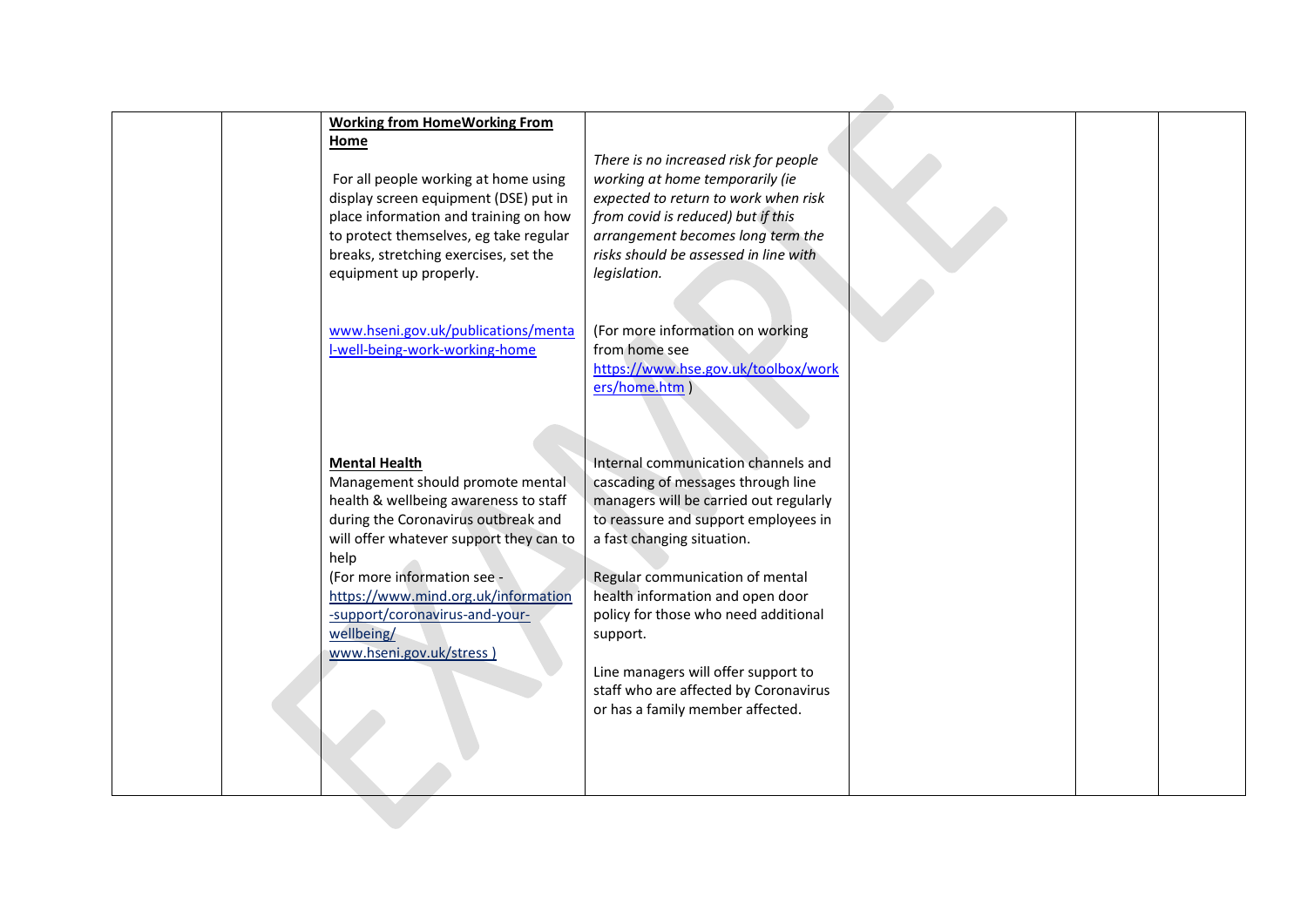